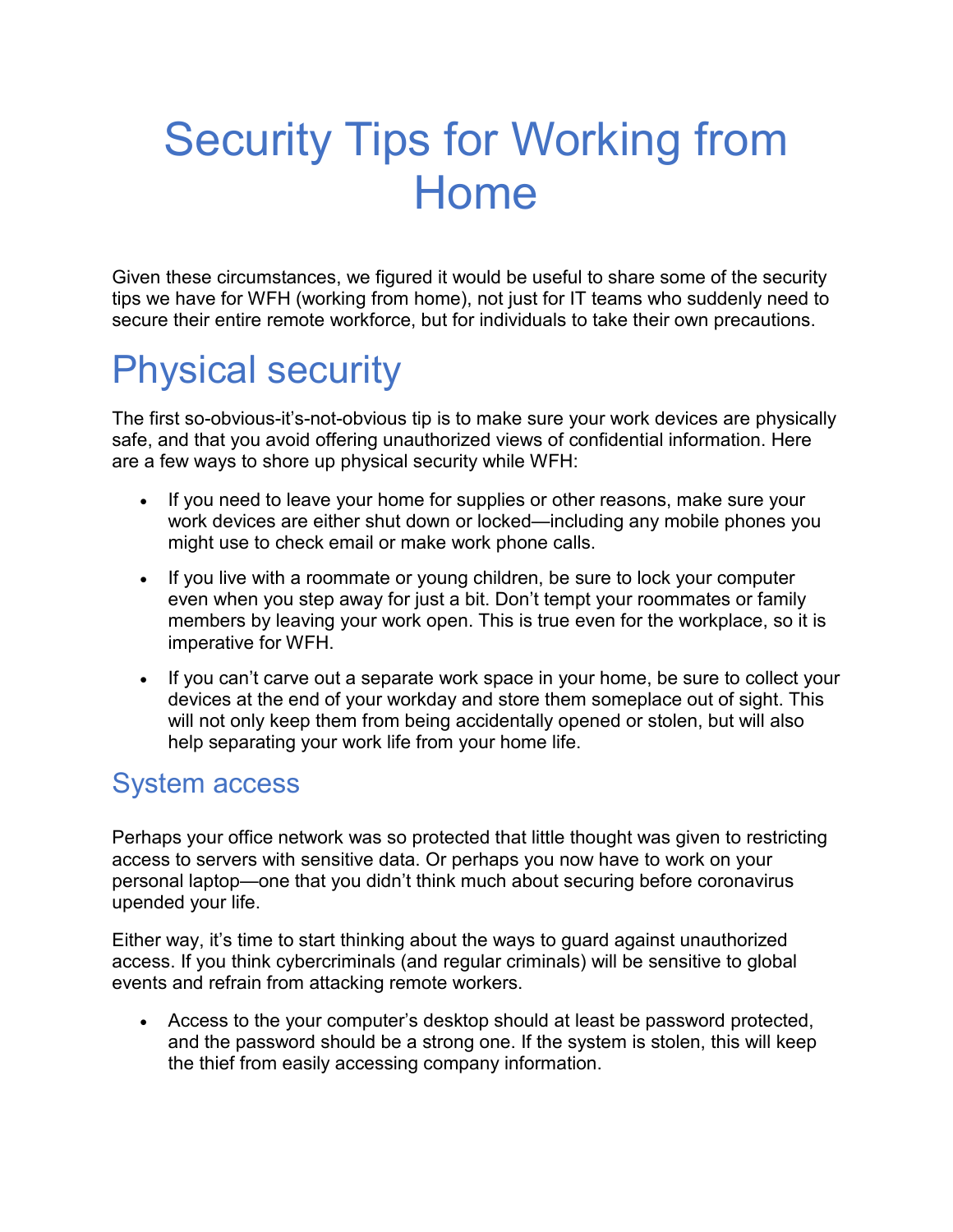- If office network permissions previously gave you unfettered access to work software, now you may be required to enter a variety of passwords to gain access. If your workplace doesn't already offer a [single sign-on service,](https://blog.malwarebytes.com/explained/2020/02/harnessing-the-power-of-identity-management-idaas-in-the-cloud/) consider using a password manager. It will be much more secure than a written list of passwords left on your desk.
- Encryption also helps protect information on stolen or compromised computers. Check whether data encryption is active on your work machine. If you're not sure, ask your IT department whether you have it, and if they think it's necessary.
- If you're connecting your work computer to your home network, make sure you don't make it visible to other computers in the network. If you have to add it to the HomeGroup, then make sure the option to share files is off.

#### Separate work and personal devices

Just as it's important to carve out boundaries between work life and home life while WFH, the same is true of devices. Do you have a child being homeschooled now and turning in digital assignments? Are you ordering groceries and food online to avoid stores? Best not to cross those hairs with work.

While it may seem cumbersome to constantly switch back and forth between the two, do your best to at least keep your main work computer and your main home computer separate (if you have more than one such device). If you can do the same for your mobile devices—even better. The more programs and software you install, the more potential vulnerabilities you introduce.

- Don't pay your home bills on the same computer you compile work spreadsheets. You can not only create confusion for yourself, but also end up compromising your personal information when a cybercriminal was looking to [breach your company.](https://blog.malwarebytes.com/101/2018/12/2018-the-year-of-the-data-breach-tsunami/)
- Don't send work-related emails from your private email address and vice versa. Not only does it look unprofessional, but you are weaving a web that might be hard to untangle once the normal office routine resumes.
- Speaking of homeschooling, it's especially important to keep your child's digital curriculum separate from your work device. Both are huge targets for threat actors. Imagine their delight when they find they can not only plunder an organization's network through an unsecured remote worker, but they can also collect [highly valuable PII on young students,](https://blog.malwarebytes.com/trojans/2019/08/trojans-ransomware-dominate-2018-2019-education-threat-landscape/) which garners a big pay day on the dark web.

#### Secure connections

• Make sure you have access to your organization's cloud infrastructure and can tunnel in through a [VPN with encryption.](https://blog.malwarebytes.com/privacy-2/2020/03/bring-your-own-privacy-vpns-for-consumers-and-orgs/)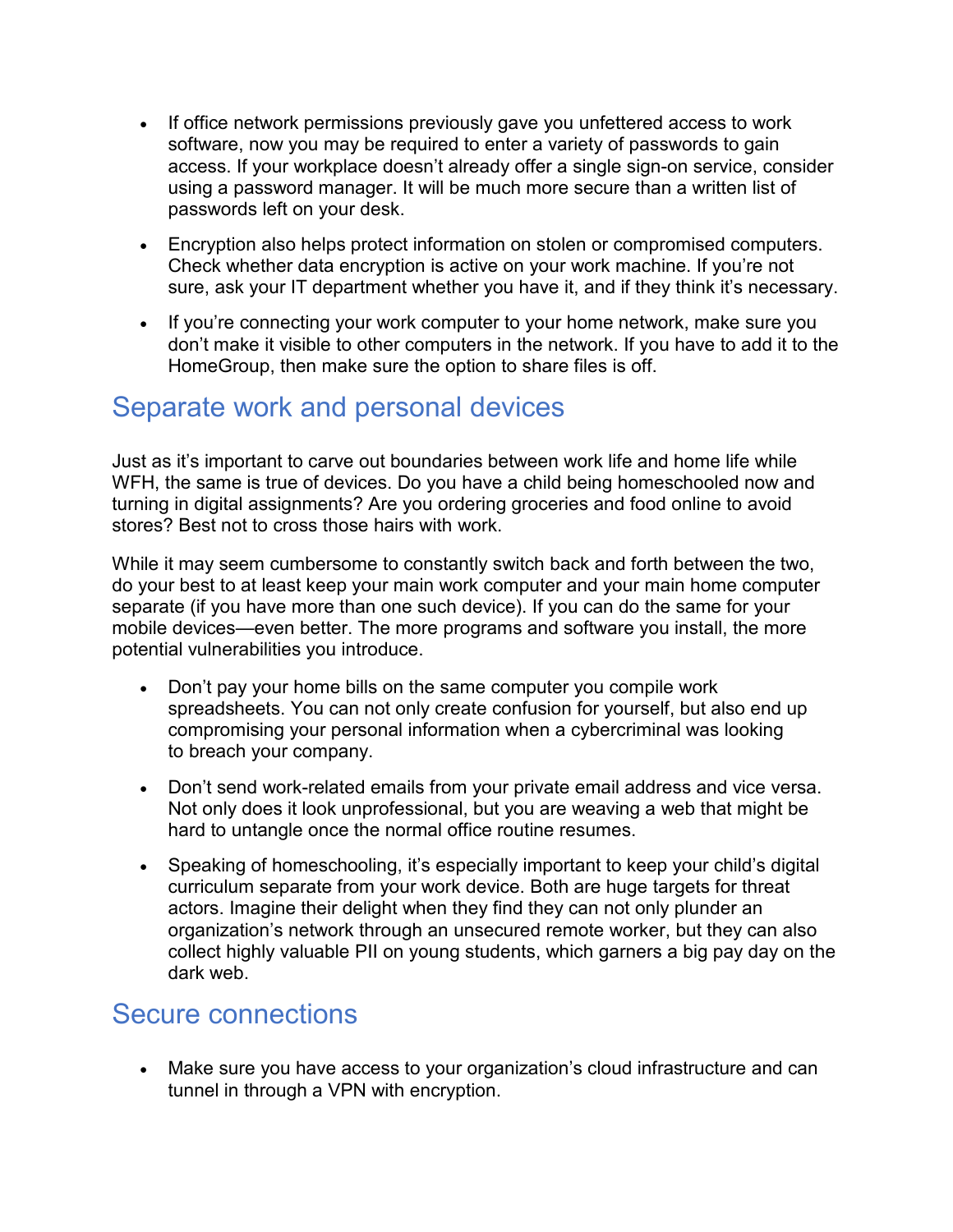- Secure your home Wi-Fi with a strong password, in case VPN isn't an option or if it fails for some reason.
- Access to the settings on your home router should be password protected as well. Be sure to change the default password it came with[—no 12345, people!](https://www.youtube.com/watch?v=a6iW-8xPw3k)

# Cybersecurity best practices

Other security precautions may not be all that different from those you should be practicing in the office, but they are easy to forget when you are working in your own home environment. A few of the most important:

- Be wary of phishing emails. There will be many going around trying to capitalize on fear [related to the coronavirus,](https://blog.malwarebytes.com/social-engineering/2020/02/battling-online-coronavirus-scams-with-facts/) questions about isolation and its psychological impacts, or even pretending to [offer advice or health information.](https://blog.malwarebytes.com/social-engineering/2020/03/cybercriminals-impersonate-world-health-organization-to-distribute-fake-coronavirus-e-book/) Scan those emails with a sharp eye and do not open attachments unless they're from a known, trusted source.
- Related to phishing: I'm pretty sure we can expect to see a rise in [Business](https://blog.malwarebytes.com/cybercrime/2018/11/business-email-compromise-scam-costs-pathe-21-5-million/)  [Email Compromise](https://blog.malwarebytes.com/cybercrime/2018/11/business-email-compromise-scam-costs-pathe-21-5-million/) (BEC) fraud. Your organization may be sending you many emails and missives about new workflows, processes, or reassurances to employees. Watch out for those disguising themselves as high-ranking employees and pay close attention to the actual email address of senders.
- Beware of overexposure on social media, and try to maintain typical behavior and routine: Do you normally check social media on your phone during lunchtime? Do the same now. Once again, watch out for scams and misinformation, as [criminals love using this medium](https://blog.malwarebytes.com/cybercrime/social-engineering-cybercrime/2018/06/social-media-a-treasure-trove-of-spam-and-scams/) to ensnare their victims.

## Other security precautions

Not every organization was prepared for this scenario, so it's only natural that some may not have the level of [RemoteSec](https://blog.malwarebytes.com/business-2/2020/03/remotesec-achieving-on-prem-security-levels-with-cloud-based-remote-teams/) in place that others do. Make sure to get yourself up to speed with the guidelines that your organization has in place for remote work. Ask for directions if anything is unclear. Not everyone has the same level of tech savvy—the only stupid question is one that isn't asked.

I have listed some of the questions you may need to have answered before you can rest assured that is not going to be a security disaster. Here are some to consider:

- When you are working remote for long periods, make sure you know who is responsible for updates. Are you supposed to keep everything up to date or can your IT department do it for you?
- Your system may require additional security software now that it has left the safer environment of your organization's network. Check with your IT department on whether you should install addition solutions: Will you need [a security program](http://www.malwarebytes.com/premium)  [for your Window PC](http://www.malwarebytes.com/premium) or for [your Mac](http://www.malwarebytes.com/mac) (which was hit with [twice as many threats](https://blog.malwarebytes.com/reports/2020/02/malwarebytes-labs-releases-2020-state-of-malware-report/) as